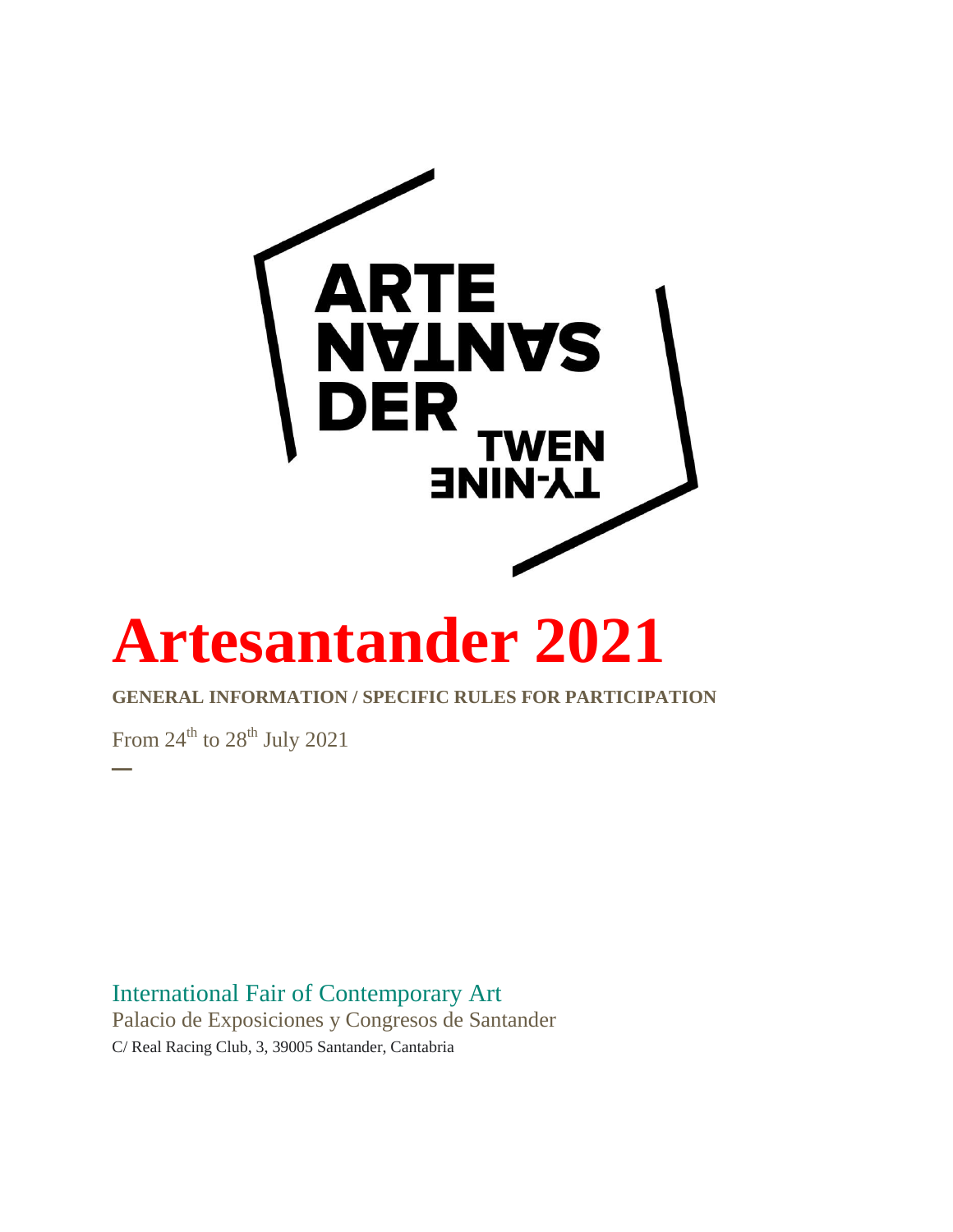## **GENERAL INFORMATION**

## **SPECIFIC RULES FOR PARTICIPATION**

**TITLE:** Twenty-nith International Fair of Contemporary Art in Santander, from 24<sup>th</sup>

to 28<sup>th</sup> July 2021. ARTESANTANDER'2021

#### **SUPPORTED BY:**

- **-** Vicepresidency Regional Ministry of University, Equality, Culture and Sports, Government of Cantabria.
- **-** Santander City Council.

**PLACE, DATES AND TIMES:** ARTESANTANDER'2021 will take place in the Palace of Congresses and Exhibitions of Santander (c/ Real Racing Club, 3, 39005 Santander, Cantabria). **Saturday, July 24, from 5:00 pm to 9:30 pm. Sunday July 25, from 5:00 pm to 9:30 pm.**

**Monday July 26, from 5:00 pm to 9:30 pm.**

**Tuesday July 27, from 5:00 pm to 9:30 pm.**

**Wednesday, 28 July, from 5:00 pm to 9:30 pm. CLOSING**

**CONTENT:** 42 galleries of contemporary art (painting, sculpture, installation art, photography, new technology mediums, graphic artwork, drawings and miscellaneous). The stand is free. Between 20 and 24 square meters, includes lights, a table, two chairs and insertion in the catalogue. (To be drawn up and distributed in pdf). (The attached plans. The attached maps).

## **ALL ADDITIONAL MATERIAL WILL BE PAID DIRECTLY TO THE INSTALLATION COMPANIES**

ARTESANTANDER SCHEDULE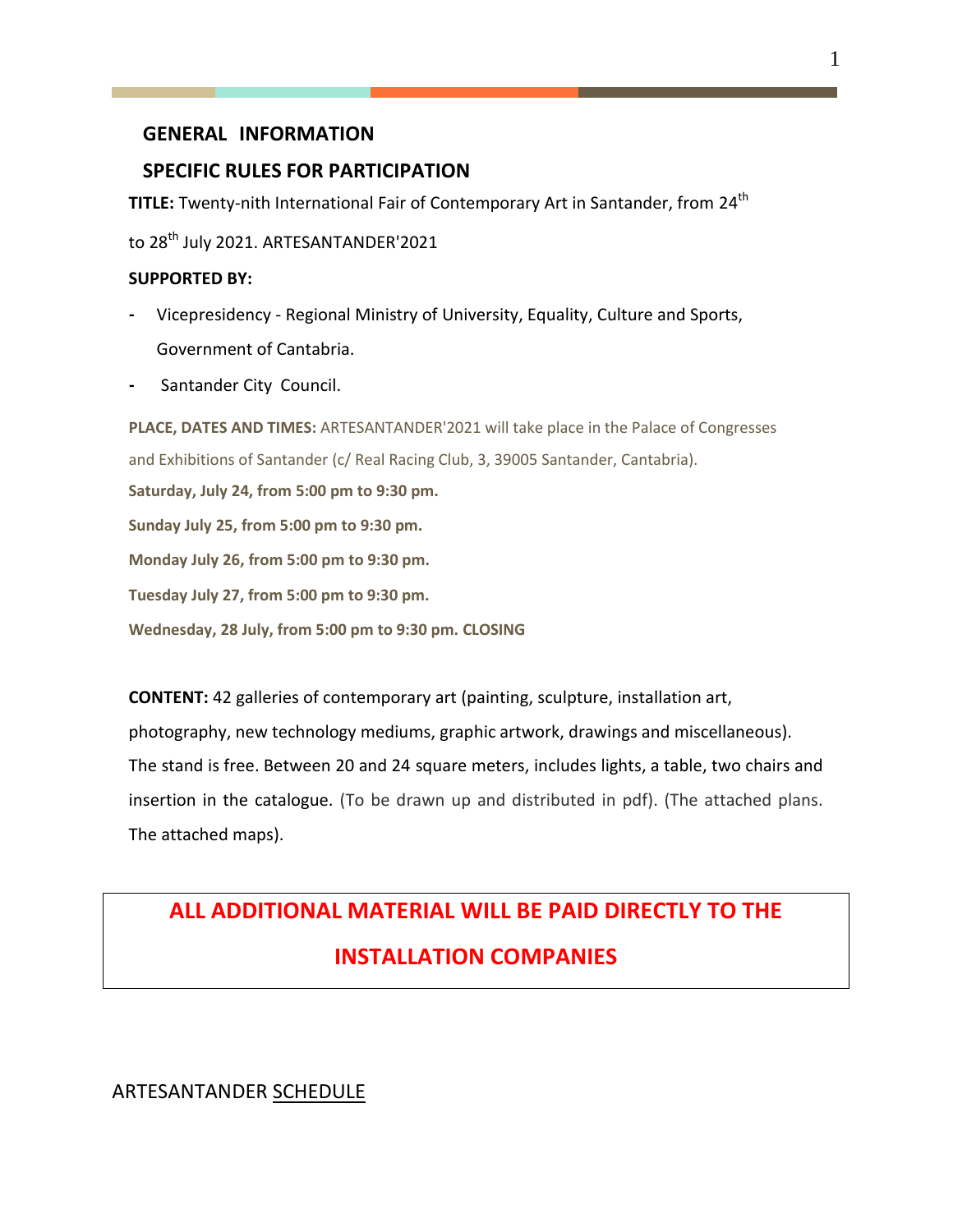Presentation project deadline: **12 nd May 2021**

Applications have been made **12nd May 2021** (inclusive)

**BY our online application system:** [Applications for ARTESANTANDER](https://fairs.itgalleryapp.com/en_EN/artesantander) 2021

Selection Committee Meeting: **14 th May 2021\*\***

\*\* It might be modified for agenda of work of the members of the Committee of

Selection Deadline for submission of catalogue material: **16 th June 2021**

Arrival of artwork: **23th July 2021** (from 8:30 am to 10.00 pm) **24th July 2021** (from 8:30 am to 3:00 pm)

# **Not allowed installation work within the stands during**

## **the days of the fair**

Removal of artwork: **28 th July 2021** (from 09.30 pm to 11.30 pm) and **29 th July 2021** (from 8:30 am to 3.00 pm)

Attention to the exhibitor (company stand assembly and Secretary Artesantander) during assembly and disassembly will be 8:30 am to 8.30 pm.

## **Fair managing director: Juan González de Riancho Bezanilla**

Coordination and communication: Elena Nava Casquero Graphic and design exhibition identity: [María José Arce Design](https://mariajosearce.es/) Technical Office: Asociación Cultural Artesantander Post Office Box 10 39080 Santander. Cantabria. España [info@artesantander.com](mailto:info@artesantander.com)  [www.artesantander.com](http://www.artesantander.com/) [www.facebook.com/FeriaARTESANTANDER](http://www.facebook.com/FeriaARTESANTANDER) @artesantander feria arte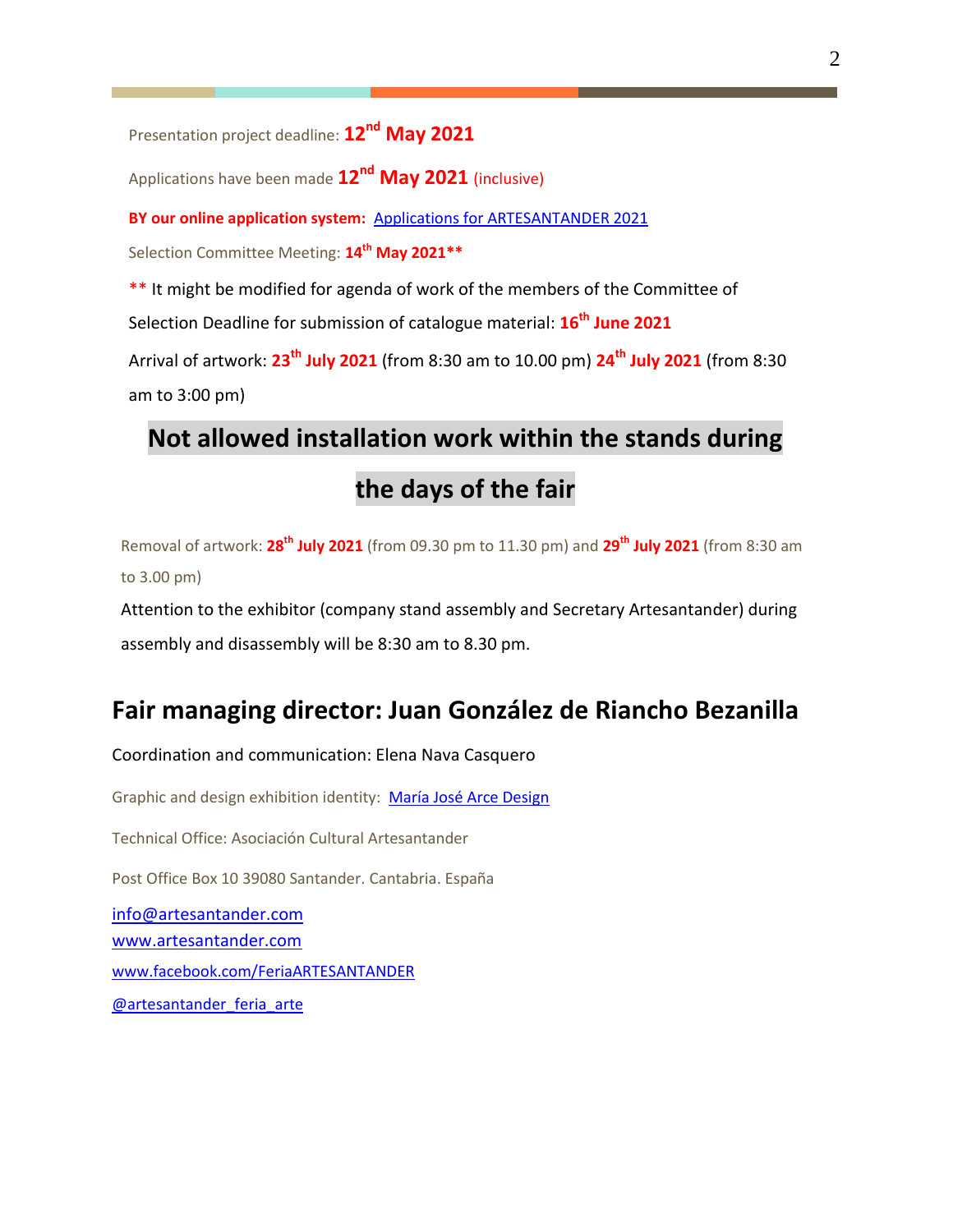#### **SPECIFIC RULES FOR PARTICIPATION IN ARTESANTANDER**

**These specific conditions governing the organization and participation of exhibitors in ARTESANTANDER, to be held in the Exhibition and Congress Santander from 24th to 28 th July 2021.**

**ORGANIZATION**: It is the responsibility of the Director, the technical organization of the fair, in all that regards its conception and execution.

The Selection Committee will review the dossier provided by the Applicants Galleries containing a specific project (based on the proposal of one of the artists represented-oneman show from a group, or several of its artists in a booth curated for ARTESANTANDER. As the committee because, depending on the quality of the proposals (and its relevance to the show), who shall issue the invitation to the final gallery at the event. Each gallery will have **ONLY ONE PROJECT**. The Committee will respect the commitment of the Director of the fair, which ensures the presence of stands for the galleries of Cantabria, respecting territorial representation.

#### **They are members of the Selection Committee Artesantander 2021** (alphabetical order):

- **Oscar Alonso Molina**, art critic and independent curator of exhibitions. During the period 2003-15 he was professor at the Faculty of Fine Arts at the CES Felipe II in Aranjuez, Madrid, UCM. A regular essayist and lecturer, his work focuses on the latest artistic manifestations, dedicating special attention to aspects related to visual rhetoric and the development of textual and narrative strategies. As a researcher he pays special attention to all aspects related to the practice of drawing. He has been responsible for the only Project of the fairs of Lisbon (2009), Santander (2010) and Swab (2014), and since 2011 is the curator of the program "Connections" in the museum ABC, exhibition cycle around the contemporary drawing.
- **Beatriz Espejo Arce**, art criticism. Degree in art history from the University of Barcelona and Master in art criticism and communication from the University of Gerona. From January of 2017 is responsible for Babelia , the art section in the `El País´ newspaper and, from 2018 section Director of the project Madrid45 of the community of Madrid. Previously, she was responsible for the art section of the magazine El Cultural supplement of the newspaper El Mundo. She has worked in management and curating exhibitions, and she was part of the team Gallery Estrany-Mota (Barcelona) and the project Urroz (Madrid). Since 2000, she published in various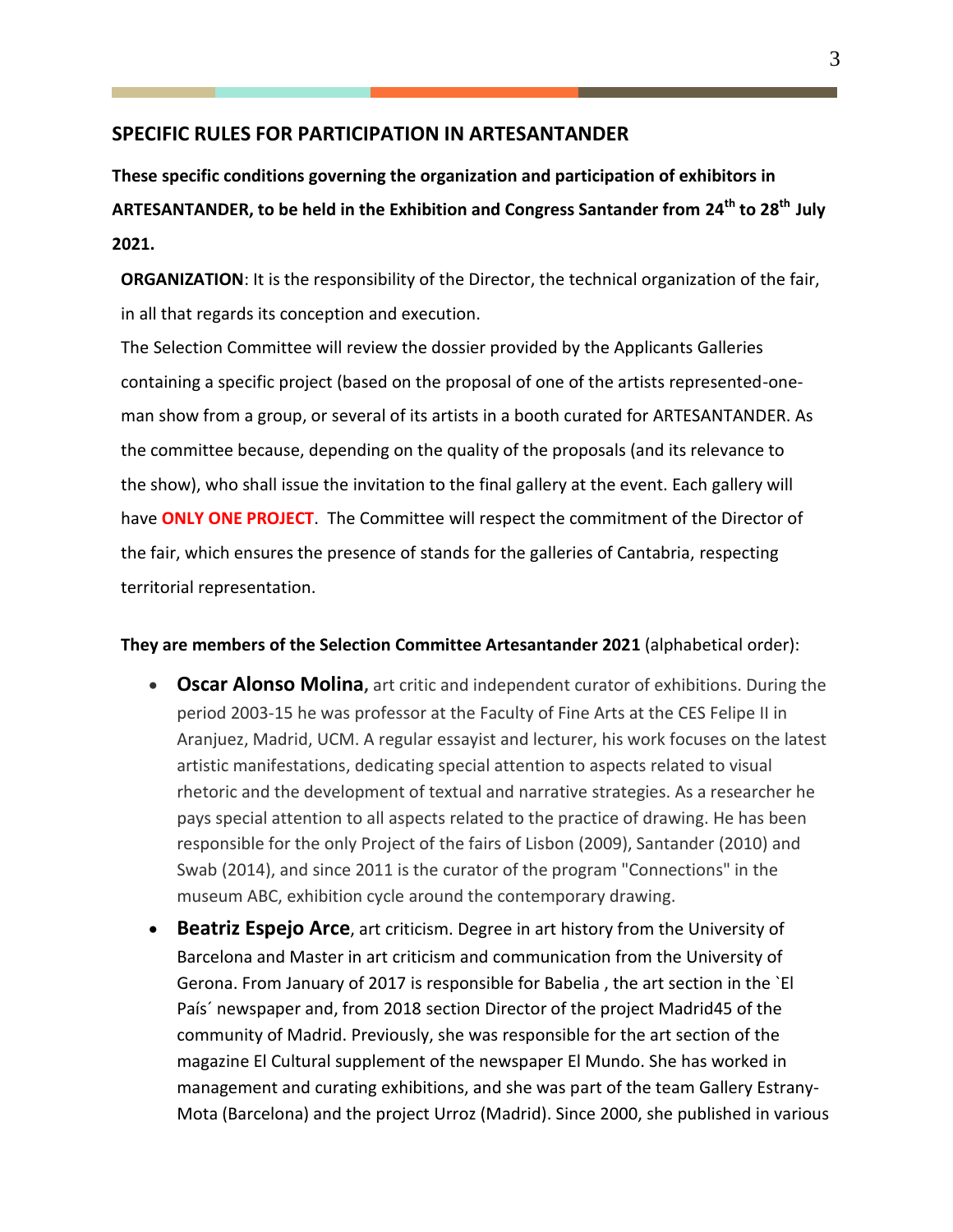specialized media; She has been a regular contributor to supplement Cultura/s of La Vanguardia, writes in exhibition catalogues, teaches courses and seminars on contemporary art and is a member of several juries of awards and contests related to contemporary art. The mentions of her work include the GAC 2017 Prize for art criticism.

- **Fer Francés**, with 29 years old, he has got a solid career of international prestige as gallery owner and curator of contemporary art. His career as a gallery owner began at age 15, when he stationed six solo exhibitions in the gallery MCO in Oporto. He collaborates with galleries such as XL Gallery in Moscow, Tim Van Laere syndrome Gallery in Antwerp or David Zwirner from London, among others. In September 2013 he joined the Javier López & Fer French Gallery with which he participated in more than fifty fairs including FRIEZE NY, Independent Brussels, MACO México, Dallas Art Fair and Expo Chicago. Simultaneously, he has participated among other public projects such as the MAUS (Malaga Urban Art Soho,) an initiative for the rehabilitation of the neighborhood of Soho in Malaga through urban art interventions that meant the incorporation of this city to Google Street Art. This project also served to bring to the streets artists whose works are usually exhibited in galleries or museums within the section Out Door Gallery. Fresh walls Somo in Ribamontán del Mar begins in 2017 and is the first integral project of urban art in Cantabria, with the participation of more than 15 artists. The project will continue over the next few years by intervening the walls of this small coastal town trying to make the culture of this time reach the most rural corners.
- **Rafael Ortiz Domínguez,** all of his long professional career has developed in the field of contemporary art. Since 1977 he is director of the Art Gallery that currently bears his name, and in 2013 opens in Madrid the exhibition space R.O. projects. Its trajectory is marked by a wide participation in fairs of international character (Mexico, London, Lisbon, Basel, Miami, Santander, Madrid...). In 2009 it creates the senses editions, in order to help the diffusion of texts (narrative, essay, poetry...) always related to the art world both old and contemporary. Vice-President of the Consortium of Contemporary Art Galleries (2009 and 2010) and founding member of the Association of Friends of italics, of which he has been vice-President, has been awarded the Public RTVA 2009 Awards for the Visual Arts, prize in cover Abcdesevilla.es 2015 and open Sevilla Initiative Award 2017 for modernization.
- **Blanca de la Torre**, Curator, art writer and part of the advisory board of MUSAC Museum in León, Spain. Before 2009, she curated exhibitions internationally in cities such as New York, Prague, London and Madrid. From 2009-2014 served as Curator and Head of Exhibitions and Projects at ARTIUM, Museum, Spain. Afterwards, she has curated exhibitions worldwide, standing out: MoCAB, Museum of Contemporary Art of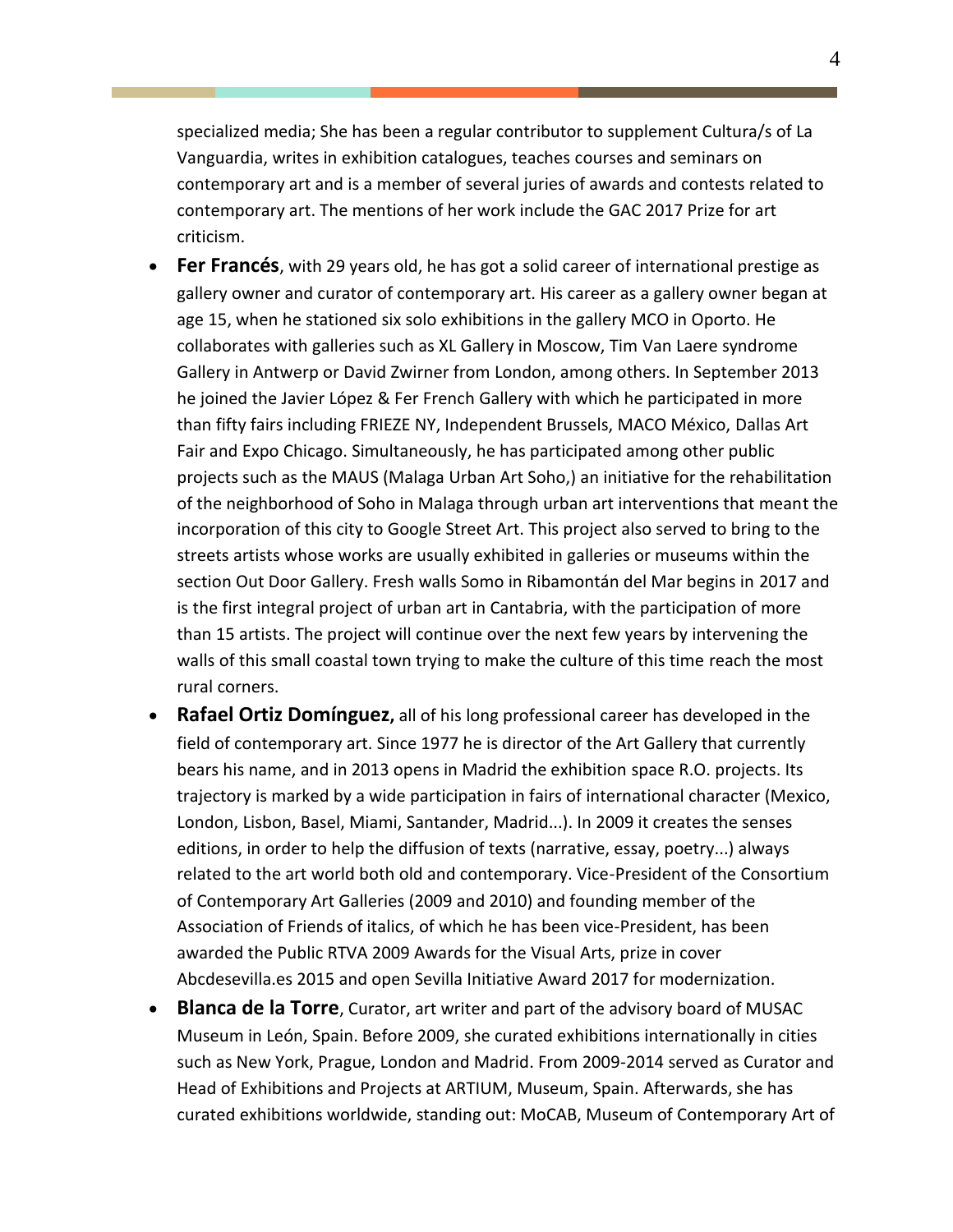Belgrade, Serbia; Salzburger Kunstverein, Salzburg, Austria; Elisabeth Foundation Project Space, New York; Centro de las Artes, Monterrey, Mexico; Museo Carrillo Gil Mexico city; Museo de Arte Contemporáneo de Oaxaca, Mexico; Ex Convento del Carmen Guadalajara; Museo de Arte Ciudad Juárez, México; NC-Arte, Bogotá, Colombia; RAER, Rome, Italy; LAZNIA Center for Contemporary Art, Gdansk, Poland, Alcalá 31, Madrid CentroCentro, Madrid; National Gallery (NGMA) Delhi, India; MUSAC in León; 516 Contemporary Arts Museum in Albuquerque, EEUU, among others.

As secretary of the Committee, without vote**, Juan González de Riancho.**

#### **Criteria for the Selection Committee's role:**

The Selection Committee set up a score, and therefore a classification between APPLICANTS GALLERIES, according to the following criteria:

• Specific project designed to ARTESANTANDER 2021 and its adaptation to the profile of the fair.

• Line of work in the gallery applicant. Exhibition Program.

The committee undertakes to respect the commitment made by the Director of the Fair with the institutions that make the event possible, territorial representation, which ensures the presence of 6 stands for many other Cantabrian galleries. Of some other Cantabrian galleries, but they do not break the spirit of the fair to criterion of the committee of selection.

**ACCEPTANCE OF REGULATIONS:** The Applicant gallery, with sufficient powers of representation of the potential Exhibitor commits itself and in any case, for its employees to observe the specifications and standards RULES OF PARTICIPATION IN ARTESANTANDER.

**OBJECTIVES:** ARTESANTANDER aims at promoting artists and selling art works and contemporary issues of XX and XXI centuries. Thus, it seeks:

1. Present and publicize the activities of prestigious galleries that offer a representative view of the artistic creation of the XX and XXI centuries.

2. Provide assurances of professionalism through quality exhibitions, dealing with collectors or arts organizations.

3. Encourage the dissemination and collection of contemporary art.

**CONDITIONS:** The submission of applications to participate in ARTESANTANDER Galleries will be limited to propose artworks XX and XXI centuries. Applicants must provide appropriate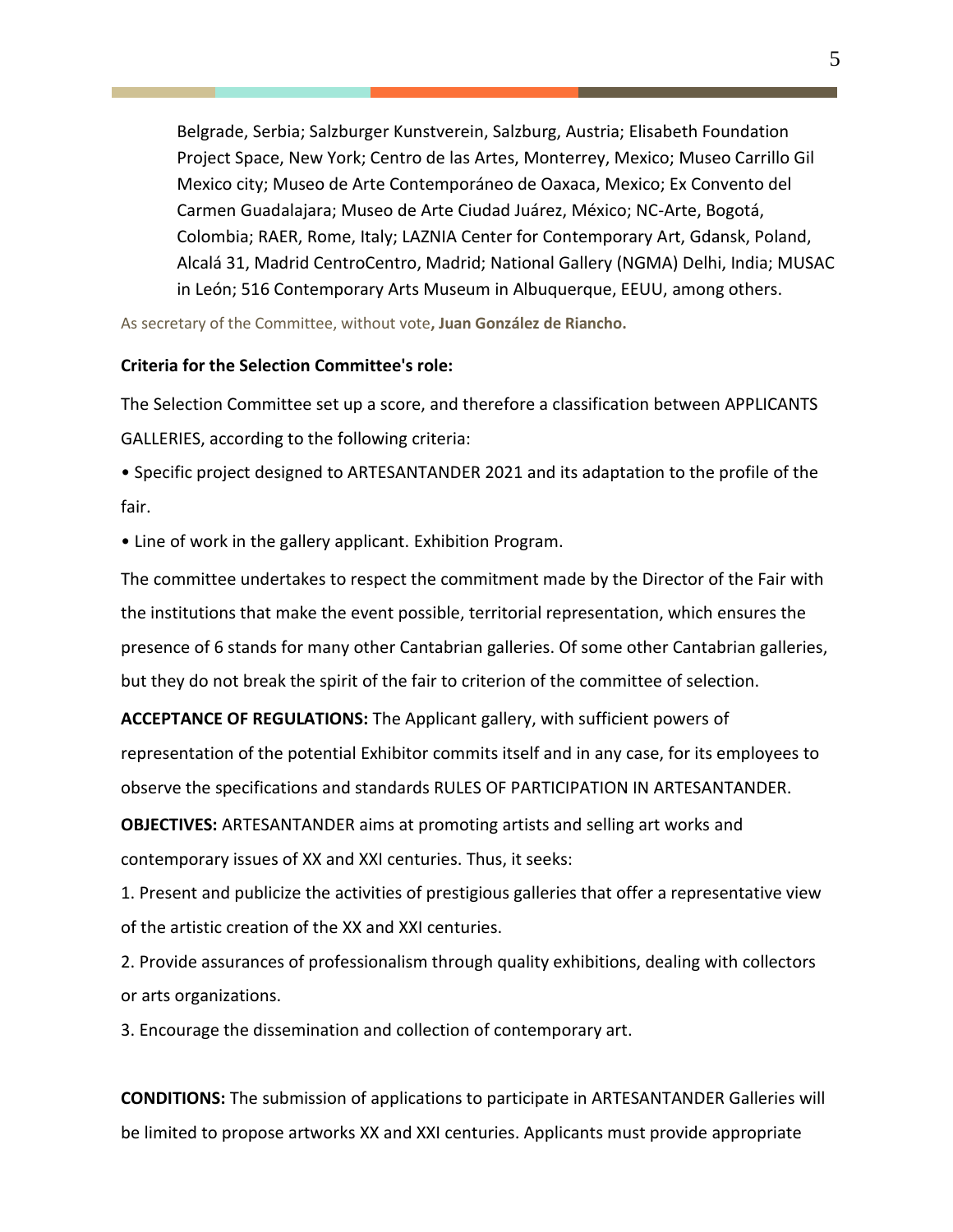evidence by declaration on their constant and continuous exercise of activities of a gallery under the following circumstances:

1. Regular and usual opening hours with the generally established in the sector.

2. Minimum of four exhibitions per year, open to all public and free access during normal opening hours. In this sense, must accompany the Space Application respective copies of the invitations and / or catalogs published for the above exposures.

Failure to comply with these conditions shall result in denial of participation in ARTESANTANDER 2021.

Gallery applicant must accompany your **APPLICATION OF SPACE** also graphical information about your/s artist/s, integral in the specific project for ARTESANTANDER 2021, attaching a biography / s or artists or any other text that is considered of interest.

3. To be given of discharge in the corresponding epigraph of the Tax of Economic Activities and, in his case, to the current of payment of the same one to the date of filing of the REQUEST OF PARTICIPATION, or responsible declaration of not being obliged to the payment of the same one. The Gallery solicitor will have to accompany on his REQUEST OF SPACE, equally, graphical information on his artist/s, member in the SPECIFIC PROJECT FOR ARTESANTANDER 2021, attaching biografy/s of or the artists or any other text that is considered of interest. Not fulfillment of these conditions will be a reason of refusal of the participation in ARTESANTANDER 2021 and, in consequence, the Request of Participation will not be admitted to step.

4. All the documentation that the GALLERIES should present will be in Spanish or, in his case, in English.

5. The fair is sensitive to the logical evolution of its own nature as a cultural event, and aware that the galleries proposals can benefit from other types of stands whose presence will always be justified based on their contribution to the success of the event and the improvement of its Profile, will leave to the selection committee the possibility of including stands with complementary proposals to the fair, and acquires the commitment to admit all kinds of requests that are discussed by the committee, being able to be admitted in this edition if so consider it, or taking note of them to study modifications for future editions. Likewise, it will be the decision of the Selection Committee of ARTESANTANDER to allow the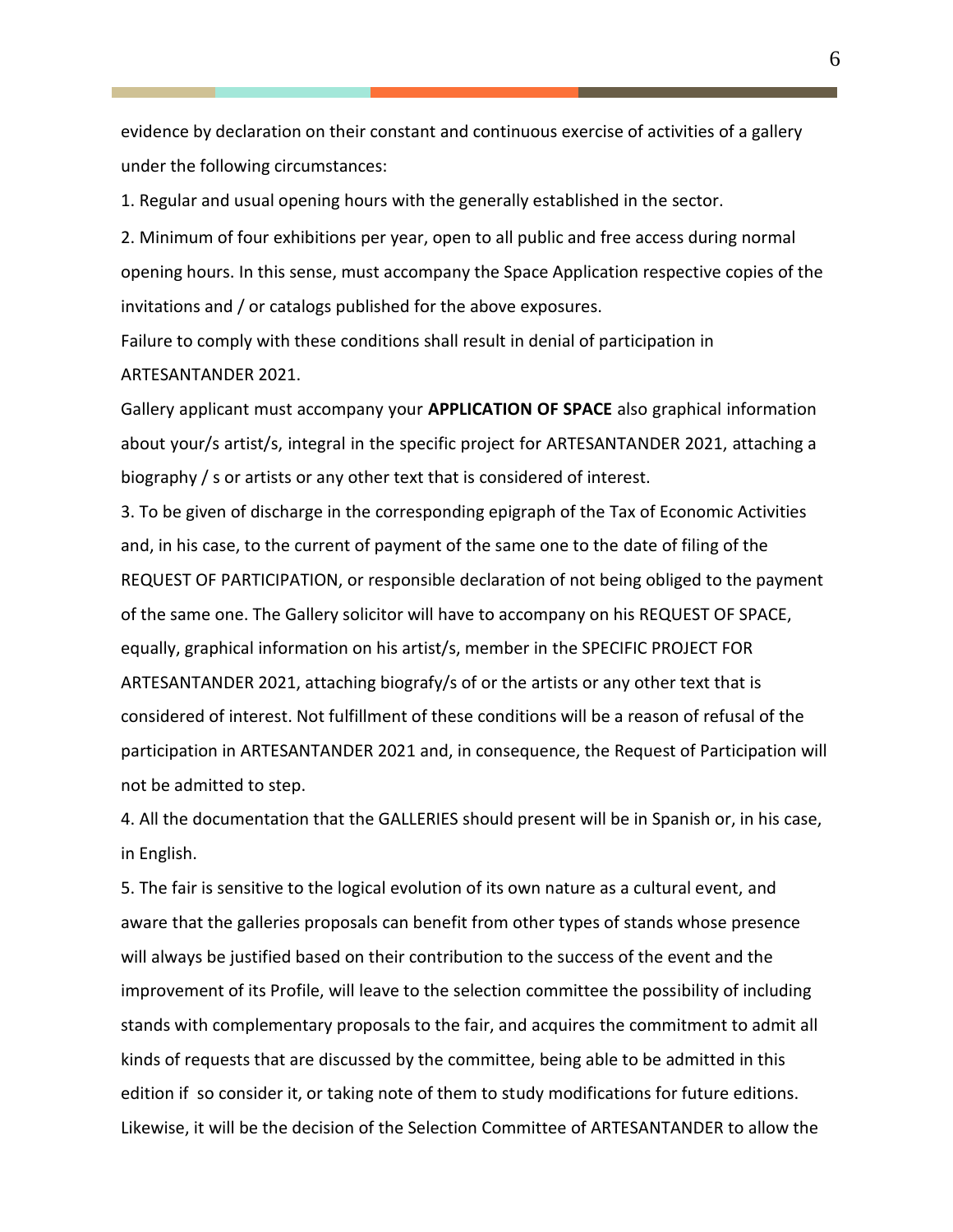presence in the fair of institutions destined to the promotion and diffusion of the contemporary art of autonomic, national or international character.

## ADMISSION / DENIAL / WAITING LIST / EXCLUSION

Space Applications with the exhibition project should write to ARTESANTANDER **before 14 th** 

**May, 2021 (inclusive) BY our online application system:** [Application for participation on](https://fairs.itgalleryapp.com/en_EN/ARTESANTANDER)  [Artesantander 2021](https://fairs.itgalleryapp.com/en_EN/ARTESANTANDER) **PENDIENTE DE ACTUALIZAR EL ENLACE**

Of such application, shall ARTESANTANDER makers to inform the applicant in writing or by email the decision made regarding admission or denial under the conditions specified in these rules.

As a result of the selection process, there will be one of the following circumstances:

**Admission:** Gallery Admission of applicants shall be determined by the Selection Committee ARTESANTANDER. These agreements will be based on conditions stated in these specific rules, its own criteria, the information received from each gallery applicants, in line with the gallery and national activity and / or international presence in previous editions

#### ARTESANTANDER.

Disclaimer: The following shall not participate in any gallery ARTESANTANDER-seekers have attended previous editions or not, "if there were any of the following reasons:

- 1. Breach of the conditions stated in these Specific Rules.
- 2. Conducting illegal business practices or of questionable legality.
- 3. Attack the good name of the gallery.

The ARTESANTANDER decisions, taking into consideration the proposals of the Committee are final.

Waiting List: The waiting list will be constituted by all the applicants and admitted Galleries, who have not opted to stand at the show for lack of space.

Admission Process: Admitted to the Application Form, the organization will communicate its decision to the Applicant Gallery, so that, within a period not exceeding 10 working days from the date of receipt of the notification is formalized YOUR INVITATION TO ATTEND THIS ISSUE. Gallery applicant and admitted, with sufficient powers of representation, hereinafter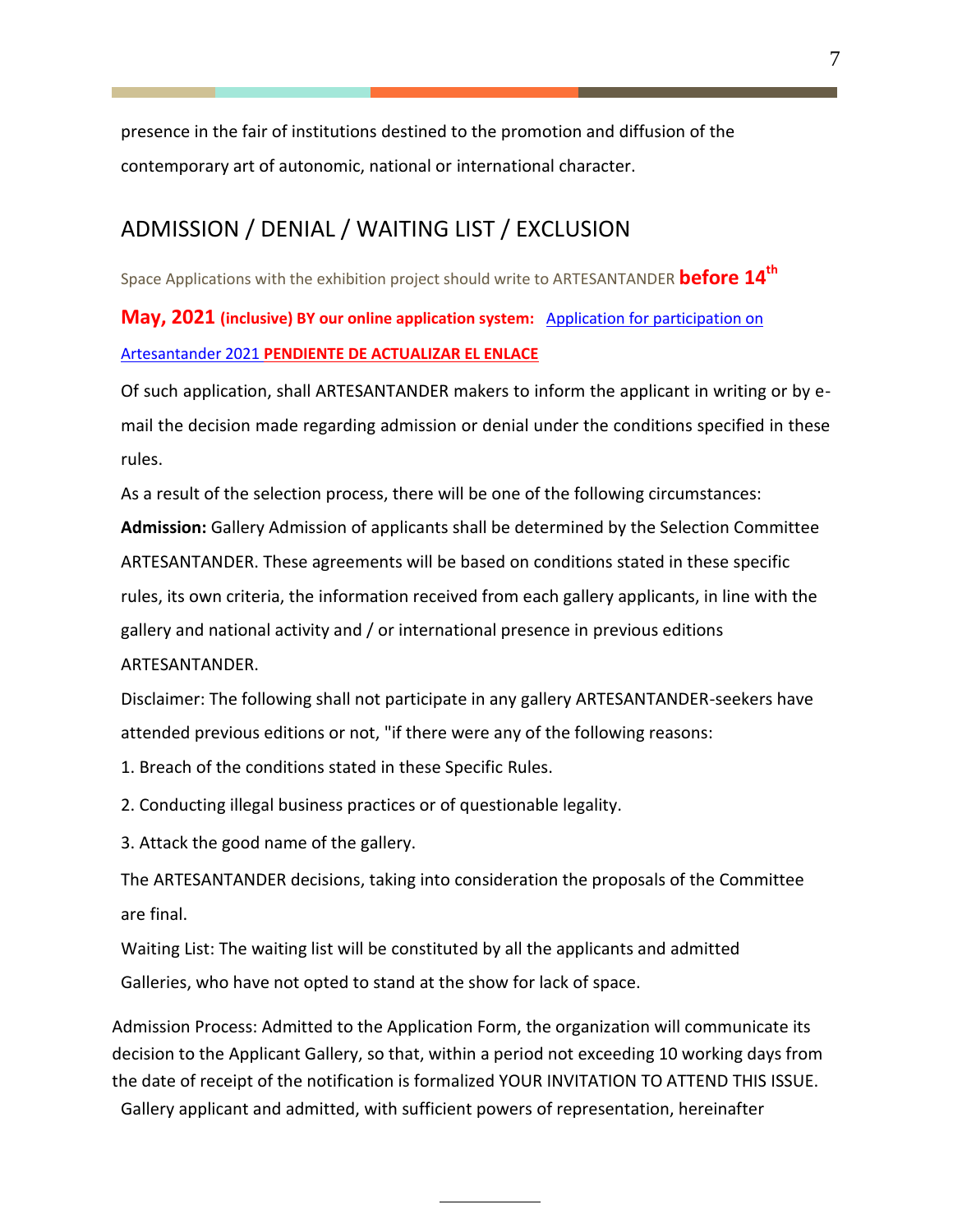Exhibitor undertakes itself, and in any case, to observe Specific and General Rules of Participation, as well as the conditions stated in the invitation form on the right registration which of **100 euros** by gallery invited in respect of compulsory insurance, installation dates, insurance and others.

All the stands will pay 100 euros of insurancefee, are galleries institutions or other nature.

Exclusion will be grounds for excluding an exhibitor at ARTESANTANDER before or during the fair, where appropriate, close the stand, the following:

1. Close Gallery.

2. Failure to comply with specific standards or General participation, including noncompliance with the conditions stated in the application form.

a) Submit false works, of illicit origin and works well restored, damaged or processed. Exhibiting works included in the category of applied art (ceramics, etc.) Or from the trade in works of art by correspondence.

b) Do not respect the opening hours of the public stand, or irregularity seen in the opening times.

c) Failure received written warnings on installation and maintenance of the stand.

d) Subletting of part or the entire booth to another gallery or artist.

**REJECTIONS:** Only in justified cases or force majeure, may be canceled participation in ARTESANTANDER provided in accordance with the address.

In the event of withdrawal of a participating gallery will be used for waiting list and will be supplied with another gallery down.

**ALLOCATION OF STANDS:** Will the show management, who make the award of the stands. Made the awards, the Organization will prepare a floor plan showing the location of each and every individual stands exhibitors.

The Organization reserves the right to modify the conditions of each stand, within reasonable and deviating from the site, size or shape requested, when the concept, configuration or distribution of the exhibition space as required. Each exhibitor will be informed of their award by submitting an accurate shot with indication of location.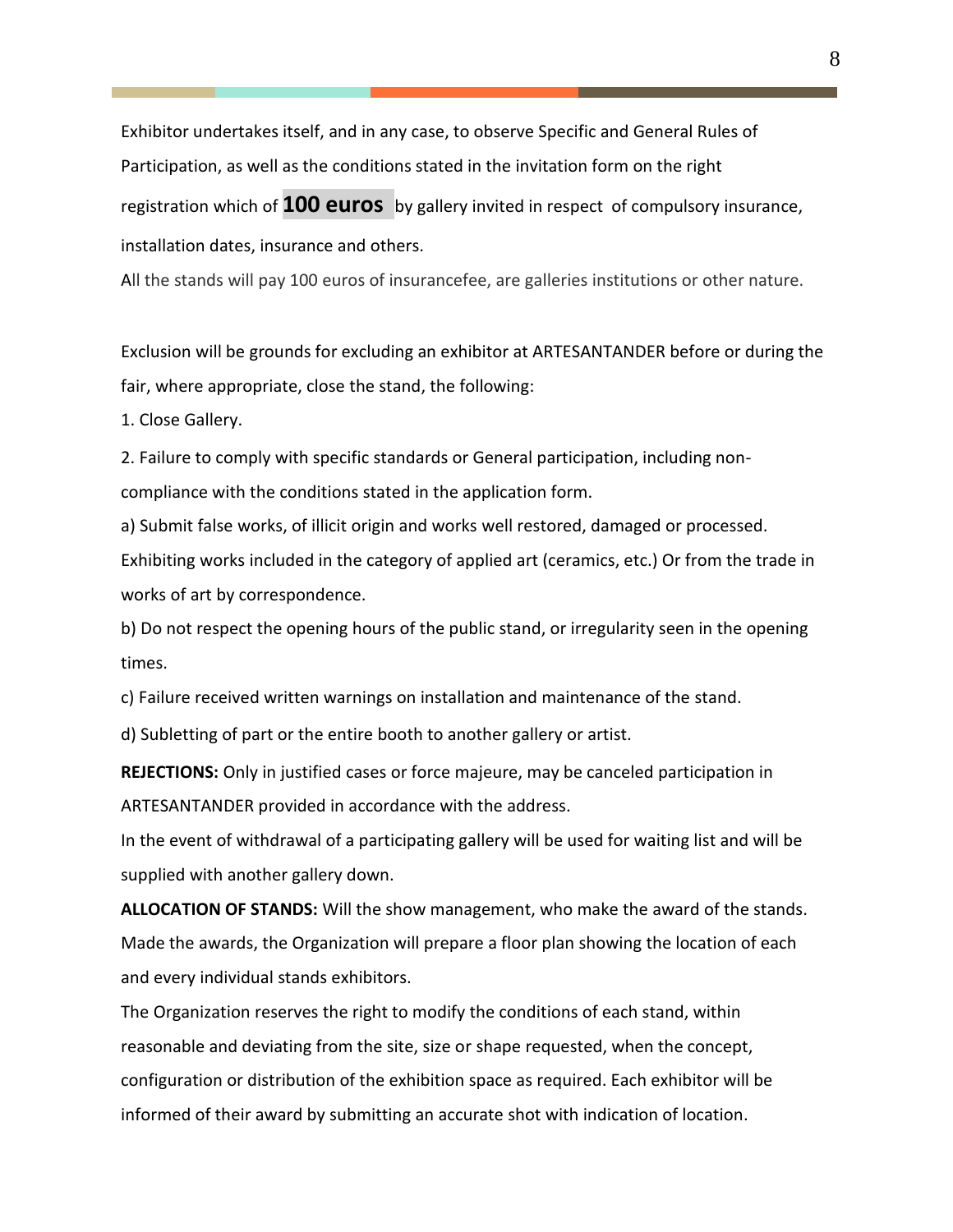**EXPOSED BUILDING INSPECTION:** address, with the advice of the experts will inspect the stands during the assembly and development of the fair to check that the exhibits match the proposal submitted by selected gallery and selected by the Selection Committee. If there are objections about some of the exhibits or exhibit, the Exhibitor shall be obliged to withdraw the work and replace it with one that meets the requirements. Not to proceed with its replacement, it could shut down the stand with no right to compensation.

**MAINTENANCE:** ARTESANTANDER are responsible for keeping clean public areas of the exhibition area. Each exhibitor shall be responsible for maintenance of its own booth, which should be kept in the state it was delivered. When removing the stand must be free of any work in whole or in part exposed wall will be removed from all devices or fasteners. You are not allowed to drill holes or fasteners that lead to soil deterioration exhibition.

**CATALOGUE:** ARTESANTANDER published an official catalog of the Fair in each of the exhibitors are required to insert information about the material presented at the fair. The exhibitor contributes to the smooth conduct of the publication providing graphic and written information necessary to ensure the quality and accuracy desired. The catalogue will be available in online and printed format

The Exhibitor shall observe strict, deadlines and technical specifications of the required material.

**PARTICIPATION OTHER INSTITUTIONS, EXHIBITORS AND PUBLICATIONS: The management of** ARTESANTANDER may allow fair participation in certain institutions for the promotion and dissemination of contemporary art of an autonomous, national or international. You can also support participation in contemporary art journals.

**PRESS OFFICE:** The Press Office's mission is to deliver appropriate information about the artists and galleries in the daily press and specialized.

Exhibitors shall provide, in turn, comprehensive and accurate and high quality material that may be requested.

ACCESS TO THE EXHIBITION HALL: Free from 24<sup>TH</sup> to 28<sup>TH</sup> July in the exhibition schedule. The organization accepts no responsibility for stolen items and materials and / or damaged during ARTESANTANDER days or the days of assembly and disassembly except those that